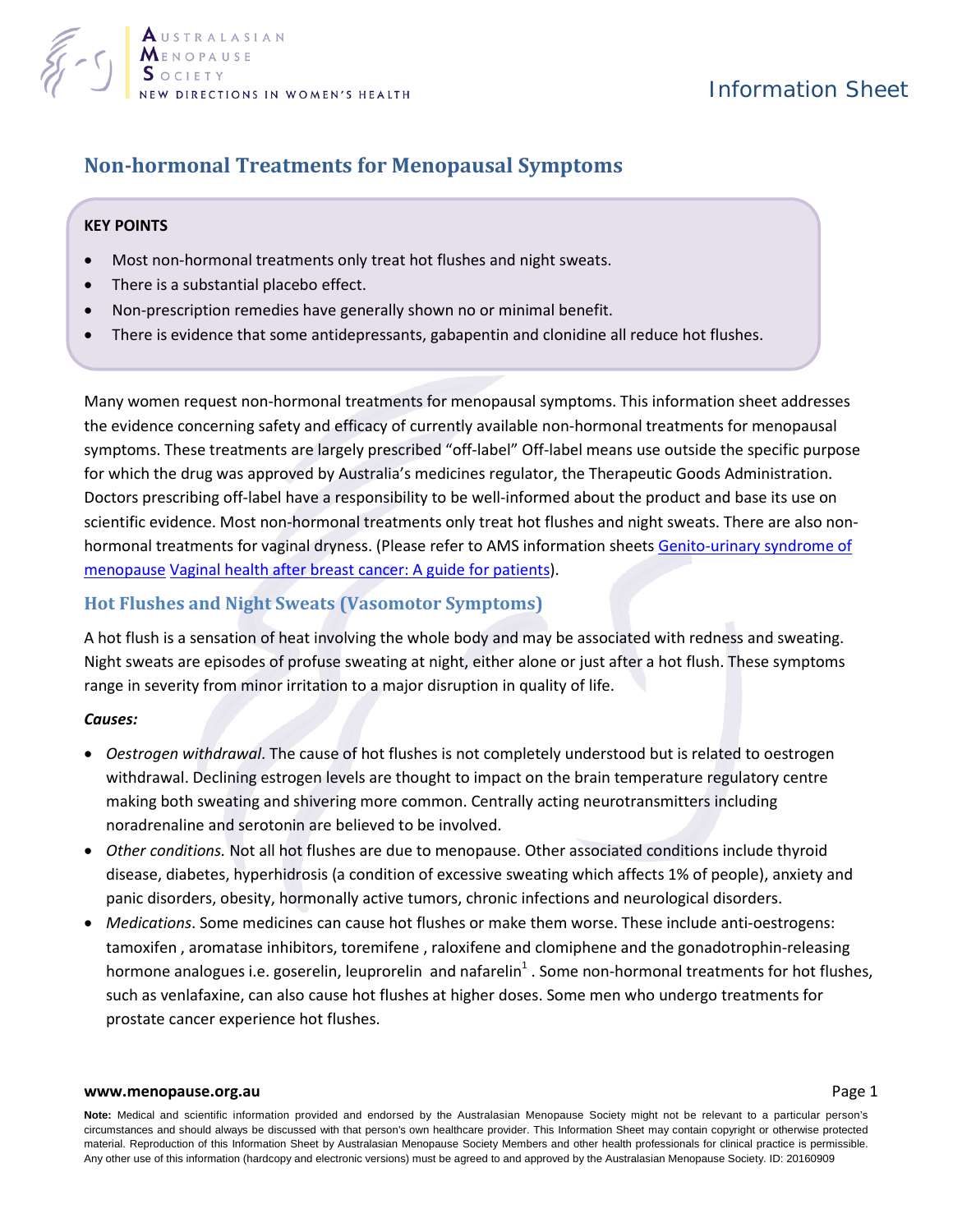

# Information Sheet

# **Non-Hormonal Treatments for Vasomotor Symptoms:**

### **Some cautions:**

- Some studies on these medications have involved survivors of breast cancer, including those taking antiestrogens such as tamoxifen. The results might not apply to all women.
- Trial results on hot flushes have to be interpreted cautiously as the so-called placebo effect can be higher than 50% and may persist for more than three months.
- The long-term safety of non-prescription remedies including black cohosh, soy isoflavones and red clover is unknown, particularly for women diagnosed with hormone-dependent cancers. Overall, studies have shown either no benefit or minimal benefit for the[s](#page-4-1)e products in treating hot flushes<sup>2</sup>. (Please refer to AMS Information Sheet [Complementary and Herbal Therapies for Hot Flushes\)](http://www.menopause.org.au/for-women/information-sheets/734-complementary-and-herbal-therapies-for-hot-flushes).
- Other than hormonal preparations, only clonidine has been TGA approved for treatment of flushes.

## **Lifestyle Changes**

Many women will benefit from lifestyle changes, stopping smoking, improving diet and regular exercise. These do not necessarily reduce symptoms but improve overall wellbeing and can make symptoms easier to tolerate. (Please refer to AMS Information Sheet [Lifestyle advice for healthy ageing\)](http://www.menopause.org.au/for-women/information-sheets/876-lifestyle-advice-for-healthy-ageing). Dressing in layers, avoiding spicy food and avoiding excess alcohol and caffeine may also assist.

## **"Alternative" or Herbal Therapies**

(Please also refer to AMS Information Shee[t Complementary And Herbal Therapies for Hot Flushes\)](http://www.menopause.org.au/for-women/information-sheets/734-complementary-and-herbal-therapies-for-hot-flushes).

- These may include herbal or plant supplements and have been marketed as skin creams and foods with the key ingredient being phytoestrogens.
- Little solid scientific evidence exists to support claims for alternative therapy benefiting menopausal health.
- $\bullet$  Black Cohosh has been shown in some trials to reduce hot flushes in peri-menopausal women<sup>3</sup>. However there have been reports of liver damage with its use which is likely to be due to contaminants in certain products.

## **Vitamin E**

Vitamin E is a non-prescription fat-soluble vitamin.

- Vitamin E shows very marginal efficacy in reducing hot flushes (average reduction of one hot flush per day[\)](#page-4-3)<sup>4</sup>.
- *Dosage/side-effects*: 800 to 1000 international units (IU) per day in divided doses, taken with food. Although safety has not been established there was no toxicity in one study of 120 people.

#### **[www.menopause.org.au](http://www.menopause.org.au/) Page 2**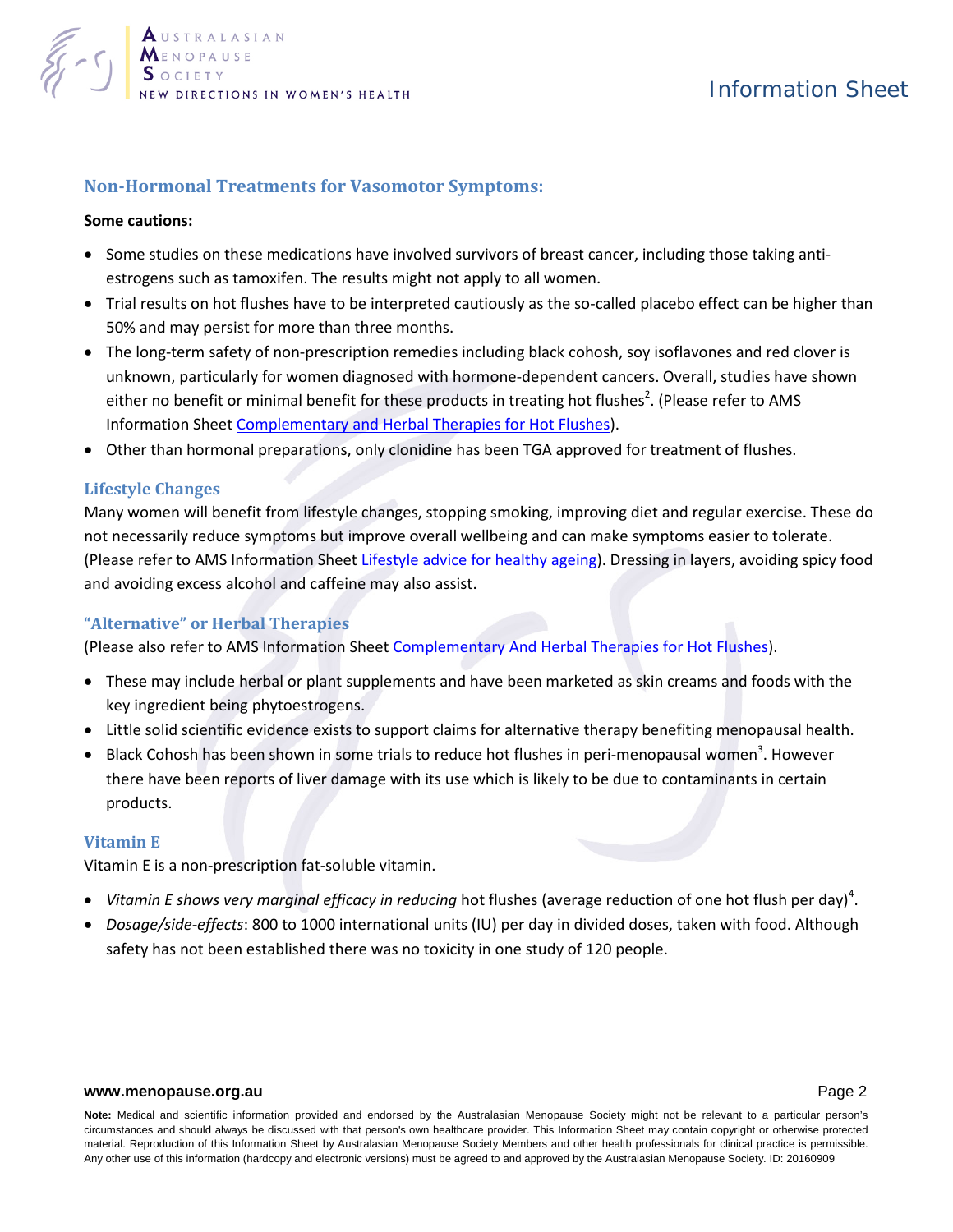

# **Antidepressants**

Several types of antidepressants (SNRI and SSRIs explained below) have been noted in small, short-term studies to reduce hot flushes. Relief, if any, is rapid, unlike for depression where the effect of the medication is often not observed for six to eight weeks. Four weeks is sufficient to establish whether these products will be effective in reducing hot flushes. These medications should not be taken with any other antidepressants or any substance containing St. John's Wort and discontinuation should be tapered.

- *Venlafaxine and Desvenlafaxine* are serotonin-noradrenaline reuptake inhibitors (SNRIs). Serotonin and noradrenaline, known to affect mood, may also impact thermoregulation
	- o The optimum results have been with venlafaxine 75mg SR and desvenlafaxine 100mg.
	- o *Side-effects* include dry mouth, nausea, sleep disturbances, loss of appetite and constipation. Venlafaxine should not be used in women with heart disease, electrolyte imbalance or uncontrolled high blood pressure. Blood pressure should be monitored while taking it and discontinuation should be tapered.
	- o *75mg of SR venlafaxine is equivalent to ultra-low dose oestrogen (25 mcg) for the treatment of hot flushe[s](#page-4-4)<sup>5</sup>*
- *SSRIs (Selective Serotonin Reuptake Inhibitors).* This class of antidepressants includes paroxetine, fluoxetine, fluvoxamine, sertraline and citalopram, escitalopram. There is limited information about how different nonhormonal agents compare with each other for efficacy due to a lack of head to head studies. In selecting first line treatment using non-hormonal methods, a recent systematic review has reported that Venlafaxine 75mg CR, Escitalopram 10-20mg and gabapentin 900ng have all been and shown to be effective for hot flushes after breast cancer.
	- o *What we don't know*: There are very few studies comparing antidepressants for hot flushes with other therapies such as average dose hormone therapy. The long-term effects of these medications in healthy women are not known.
	- o *Side-effects*: The dosage for treatment of hot flushes is generally lower than that used for treatment of depression. Very low doses at the start of therapy may minimise side-effects. If this is not effective the dose can be increased after a week. Women experiencing drowsiness should take the medication at night. Dry mouth is the most common side-effect. Others include nausea, diarrhoea, headaches, insomnia, jitteriness, fatigue and sexual difficulties. Sudden withdrawal can bring on headaches and anxiety so discontinuation should be tapered.
	- o *Use of SSRIs in women with breast cancer using tamoxifen*. There have been concerns that certain SSRIs (paroxetine and fluoxetine) may reduce the active metabolite of tamoxifen. However, it is uncertain whether this is of clinical relevance<sup>7</sup>[.](#page-4-5)

#### **[www.menopause.org.au](http://www.menopause.org.au/)** Page 3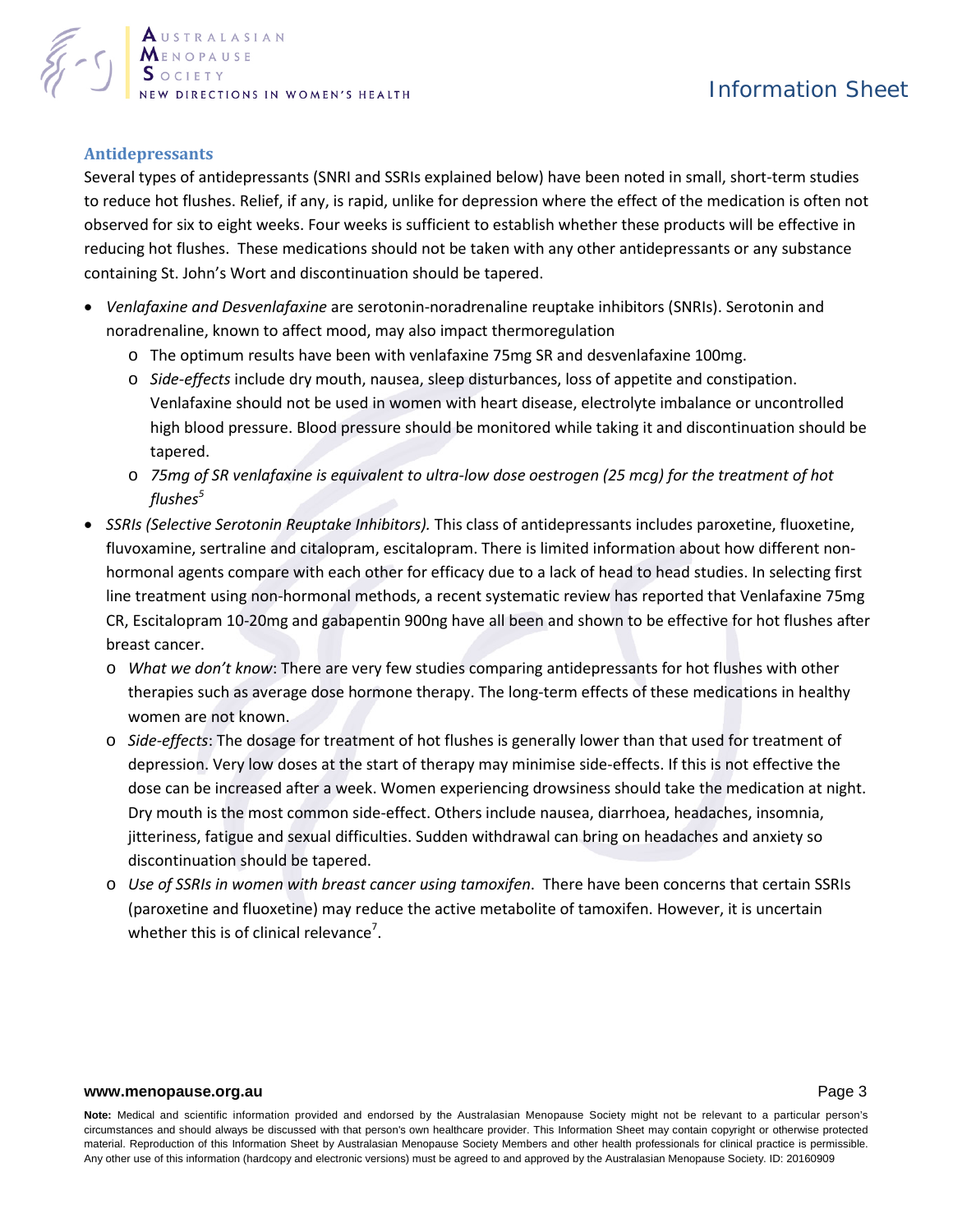

# **Gabapentin**

Gabapentin is an anticonvulsant (an analogue of gamma-aminobutyric acid). It is approved to treat neurological disorders such as seizures and neuropathic pain.

- *Research*: A systematic review has confirmed that Gabapentin 900mg per day reduces hot flushes more effectively than placeb[o](#page-4-6)<sup>6</sup>. The most common side effect of gabapentin is somnolence, and women may prefer to take it at night.
- A recent randomized-controlled trial of 12-weeks duration, compared a higher dose of gabapentin (2400mg daily) and oestrogen (Premarin 0.625mg daily) against a placebo. There was a significant placebo effect (54% reduction in severity and frequency of hot flushes) and gabapentin appeared to be as effective as oestrogen (71% and 72% respectively).
- *What we don't know*: Higher doses may be more effective but may cause more side-effects. There have been no long-term studies. The interaction of gabapentin with breast cancer treatments such as tamoxifen has not been studied, but it is thought unlikely because gabapentin does not interfere with other anti-seizure medications.
- *Dosage*: The recommended treatment is to start at a low dose (100mg three times a day for three days) and build up to taking one 300 mg tablet three times a day. Women typically report reduced hot flushes within days.
- *Side-effects* include rash, dizziness and excessive sleepiness which tends to improve over time. The drug can also cause swelling of the lower limbs and weight gain. Discontinuation should be gradual over a week.

## **Clonidine**

Clonidine is a centrally-acting alpha adrenergic agonist which stimulates particular brain receptors and has been used for many years to lower blood pressure and prevent migraine as well as treat hot flushes.

- *Research*: Several randomized controlled trials have shown that clonidine is more effective than placebo for hot flushes, but side effects may limit tolerability. Both tablets and transdermal (skin patches) have been tested. Several small studies showed reduced hot flushes at eight weeks (38% for clonidine versus 24% for placebo). Patches reduced flushes by 80% compared to 46% for oral clonidine, however the patches are not available in Australia. Two larger studies of breast cancer survivors taking tamoxifen showed reduced frequency of flushes with oral and transdermal clonidine compared to placebo.
- One recent study comparing clonidine to venlafaxine in breast cancer patients has shown equal efficacy but better tolerability for clonidine<sup>8</sup>[.](#page-4-7)
- *Dosage*: Oral doses are started low eg. 25micrograms (mcg) twice a day and built up to 75 mcg twice a day, although some women may need 150 mcg twice a day.
- *Side-effects* include dry mouth, drowsiness, dizziness, constipation and difficulty in sleeping. Advice is to stop clonidine if there is no benefit after four weeks. High doses should be tapered gradually to avoid side-effects like raised blood pressure.

#### **[www.menopause.org.au](http://www.menopause.org.au/)** Page 4